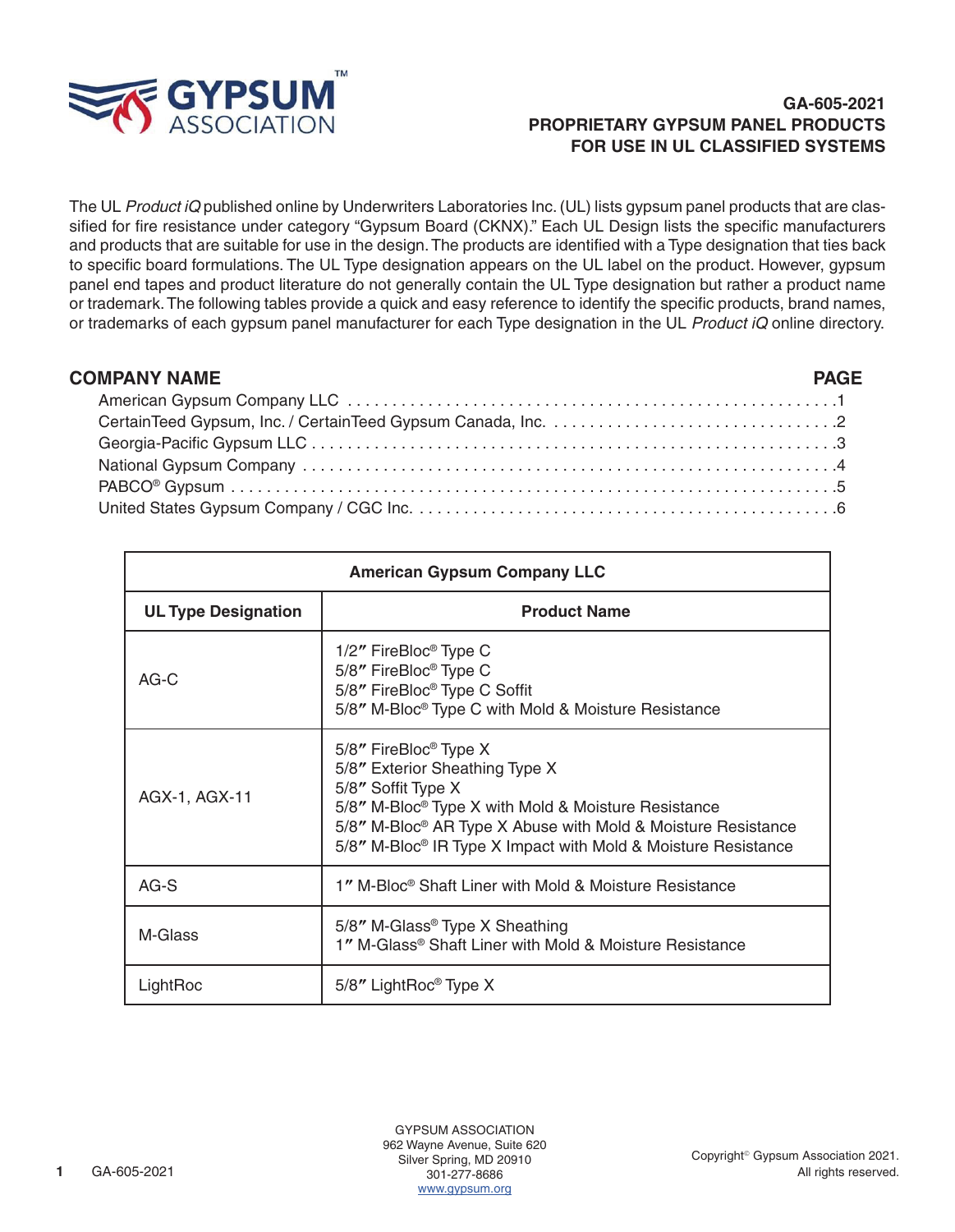

| CertainTeed Gypsum, Inc. / CertainTeed Gypsum Canada, Inc. |                                                                                                                                                                                                                                                                                                                                                                                                                                                                                                                                                                                |  |
|------------------------------------------------------------|--------------------------------------------------------------------------------------------------------------------------------------------------------------------------------------------------------------------------------------------------------------------------------------------------------------------------------------------------------------------------------------------------------------------------------------------------------------------------------------------------------------------------------------------------------------------------------|--|
| <b>UL Type Designation</b>                                 | <b>Product Name</b>                                                                                                                                                                                                                                                                                                                                                                                                                                                                                                                                                            |  |
| Type X or Type X-1                                         | 5/8" CertainTeed <sup>®</sup> Type X<br>5/8" CertainTeed® Sheathing Treated Core Type X<br>5/8" CertainTeed® Abuse Resistant Type X<br>5/8" CertainTeed® Veneer Plaster Base Type X<br>5/8" CertainTeed <sup>®</sup> 54" Type X<br>5/8" CertainTeed <sup>®</sup> Exterior Soffit Type X<br>5/8" CertainTeed® M2Tech® Type X<br>5/8" CertainTeed <sup>®</sup> Extreme Abuse<br>5/8" CertainTeed® Extreme Impact<br>5/8" CertainTeed® Rapid Deco Level 5 Type X<br>5/8" CertainTeed® M2Tech® Level 5 Type X<br>5/8" CertainTeed® Rapid Deco M2Tech® Extreme Abuse Level 5 Type X |  |
| Type C                                                     | 1/2" CertainTeed <sup>®</sup> Type C<br>1/2" CertainTeed® Sheathing Treated Core Type C<br>1/2" CertainTeed® Veneer Plaster Base Type C<br>1/2" CertainTeed® Exterior Soffit Type C<br>1/2" CertainTeed <sup>®</sup> Abuse Resistant Type C<br>5/8" CertainTeed® Type C<br>5/8" CertainTeed® Sheathing Treated Core Type C<br>5/8" CertainTeed® Veneer Plaster Base Type C<br>5/8" CertainTeed® Exterior Soffit Type C<br>5/8" CertainTeed <sup>®</sup> M2Tech <sup>®</sup> Type C                                                                                             |  |
| SilentFX                                                   | 5/8" CertainTeed® SilentFX® QuickCut™ Type X                                                                                                                                                                                                                                                                                                                                                                                                                                                                                                                                   |  |
| <b>EGRG or GlasRoc</b>                                     | 5/8" CertainTeed® GlasRoc® Sheathing Type X<br>5/8" CertainTeed® GlasRoc® Interior Type X<br>5/8" CertainTeed® GlasRoc® Tile Backer Type X                                                                                                                                                                                                                                                                                                                                                                                                                                     |  |
| Shaftliner                                                 | 1" CertainTeed® M2Tech® Shaftliner                                                                                                                                                                                                                                                                                                                                                                                                                                                                                                                                             |  |
| <b>LGFCSL</b>                                              | 1" CertainTeed® GlasRoc® Shaftliner                                                                                                                                                                                                                                                                                                                                                                                                                                                                                                                                            |  |
| Easi-Lite Type X or Easi-Lite Type X-2                     | 5/8" CertainTeed <sup>®</sup> Easi-Lite™ Type X                                                                                                                                                                                                                                                                                                                                                                                                                                                                                                                                |  |
| CLL30                                                      | 5/8" CertainTeed® Easi-Lite™ 30                                                                                                                                                                                                                                                                                                                                                                                                                                                                                                                                                |  |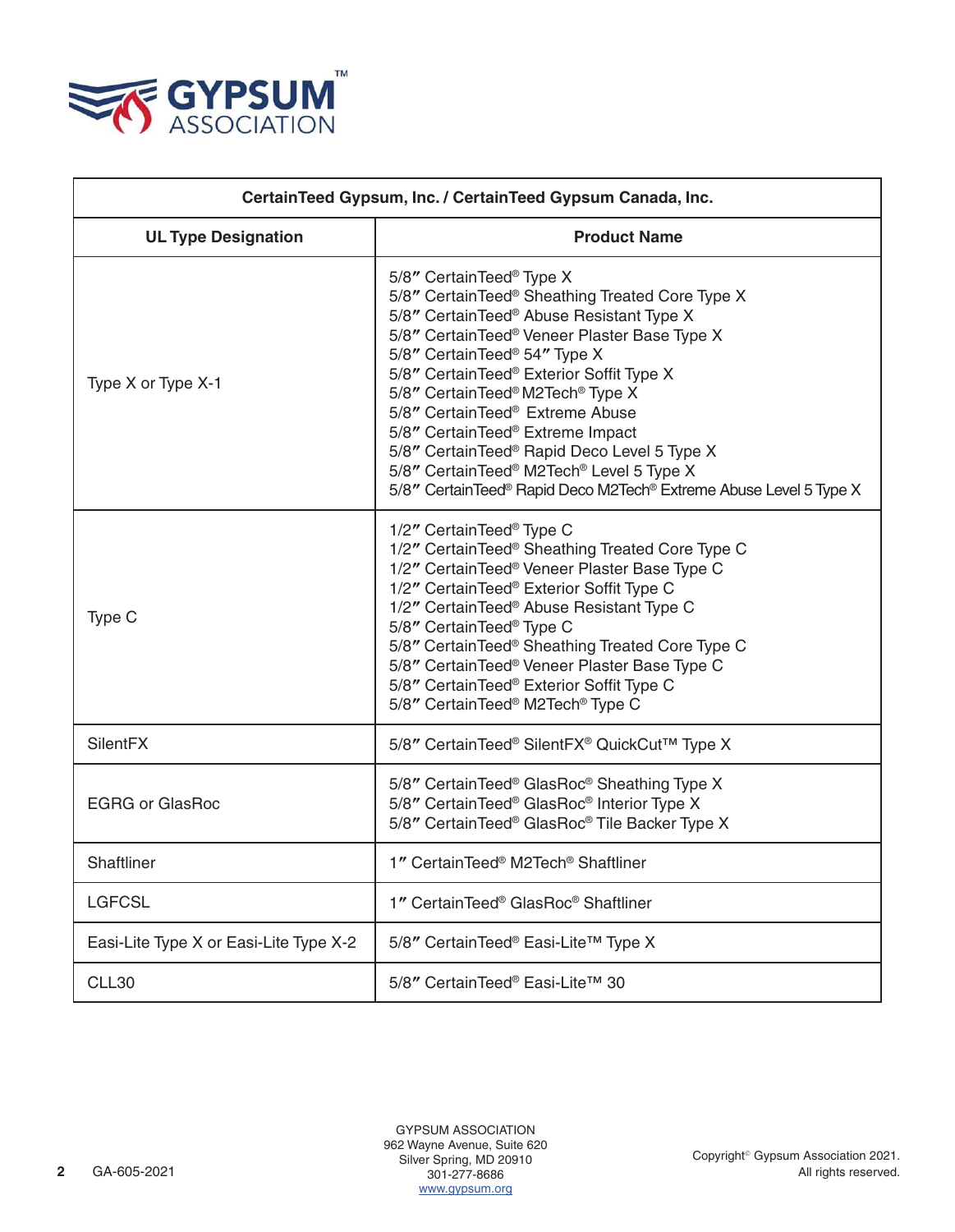

| <b>Georgia-Pacific Gypsum LLC</b> |                                                                                                                                                                                                                                                                                                                                                                                                                                                                                                                                                                      |  |
|-----------------------------------|----------------------------------------------------------------------------------------------------------------------------------------------------------------------------------------------------------------------------------------------------------------------------------------------------------------------------------------------------------------------------------------------------------------------------------------------------------------------------------------------------------------------------------------------------------------------|--|
| <b>UL Type Designation</b>        | <b>Product Name</b>                                                                                                                                                                                                                                                                                                                                                                                                                                                                                                                                                  |  |
| Type TG-C                         | 1/2" ToughRock® Fireguard C® Gypsum Board<br>1/2" ToughRock® Fireguard C® Stretch 54® Gypsum Board<br>5/8" ToughRock® Fireguard C® Gypsum Board<br>5/8" ToughRock <sup>®</sup> Fireguard C® Stretch 54® Gypsum Board<br>5/8" ToughRock <sup>®</sup> Fireguard C <sup>®</sup> Soffit Board                                                                                                                                                                                                                                                                            |  |
| Type X                            | 5/8" ToughRock <sup>®</sup> Fireguard X <sup>®</sup> Gypsum Board<br>5/8" ToughRock® Fireguard X® Stretch 54® Gypsum Board<br>5/8" ToughRock® Fireguard X® Gypsum Sheathing<br>5/8" ToughRock <sup>®</sup> Fireguard X <sup>®</sup> Veneer Plaster Base<br>5/8" ToughRock <sup>®</sup> Fireguard X <sup>®</sup> Abuse-Resistant Gypsum Board<br>5/8" ToughRock® Fireguard X® Mold-Guard™ Gypsum Board<br>5/8" ToughRock® Fireguard X® Mold-Guard™ Max-Abuse Gypsum Board<br>5/8" ToughRock <sup>®</sup> Fireguard X <sup>®</sup> Mold-Guard™ Max-Impact Gypsum Board |  |
| Type FG                           | 1/2" ToughRock® Fireguard® 45 Gypsum Board                                                                                                                                                                                                                                                                                                                                                                                                                                                                                                                           |  |
| <b>Type LWX</b>                   | 5/8" ToughRock® Lite-Weight Fire-Rated Gypsum                                                                                                                                                                                                                                                                                                                                                                                                                                                                                                                        |  |
| Type TP-6                         | 1" ToughRock <sup>®</sup> Shaftliner                                                                                                                                                                                                                                                                                                                                                                                                                                                                                                                                 |  |
| <b>Type DGG</b>                   | 5/8" DensGlass® Fireguard® Sheathing<br>5/8" DensElement <sup>®</sup> Barrier System                                                                                                                                                                                                                                                                                                                                                                                                                                                                                 |  |
| Type DD                           | 5/8" DensDeck <sup>®</sup> Fireguard <sup>®</sup> Roof Board<br>5/8" DensDeck® Fireguard® Prime Roof Board                                                                                                                                                                                                                                                                                                                                                                                                                                                           |  |
| <b>Type DS</b>                    | 5/8" DensShield® Fireguard® Tile Backer                                                                                                                                                                                                                                                                                                                                                                                                                                                                                                                              |  |
| Type DAP                          | 5/8" DensArmor Plus <sup>®</sup> Fireguard <sup>®</sup> Interior Panel<br>5/8" DensArmor Plus® Fireguard® Abuse-Resistant Interior Panel<br>5/8" DensArmor Plus® Fireguard® Impact-Resistant Interior Panel                                                                                                                                                                                                                                                                                                                                                          |  |
| <b>Type DGUSL</b>                 | 1" DensGlass® Shaftliner                                                                                                                                                                                                                                                                                                                                                                                                                                                                                                                                             |  |
| <b>Type DAPC</b>                  | 1/2" DensArmor Plus <sup>®</sup> Fireguard C <sup>®</sup> Interior Panel<br>5/8" DensArmor Plus® Fireguard C® Interior Panel                                                                                                                                                                                                                                                                                                                                                                                                                                         |  |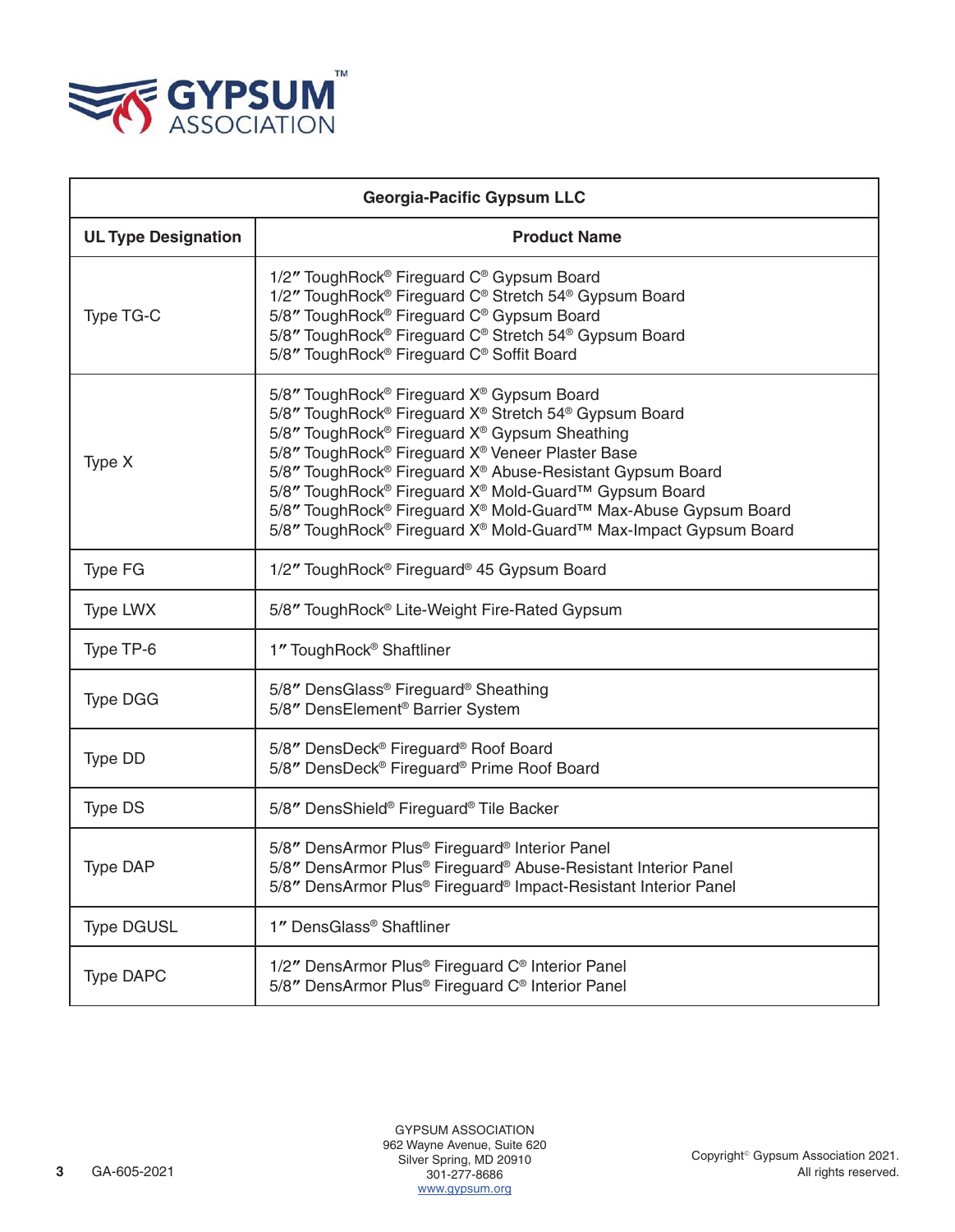

| <b>National Gypsum Company</b>              |                                                                                                                                                                                                                                                                                                                                                         |
|---------------------------------------------|---------------------------------------------------------------------------------------------------------------------------------------------------------------------------------------------------------------------------------------------------------------------------------------------------------------------------------------------------------|
| <b>UL Type Designation</b>                  | <b>Product Name</b>                                                                                                                                                                                                                                                                                                                                     |
| <b>Type FSW</b>                             | 5/16" Gold Bond® XP® Fire-Shield® Gypsum Board<br>5/8" Gold Bond® Fire-Shield® Gypsum Board, Type X<br>5/8" Gold Bond® XP® Hi Abuse® Gypsum Board, Type X<br>5/8" Gold Bond® XP® Hi-Impact® Gypsum Board, Type X<br>5/8" Gold Bond® XP® Fire-Shield® Gypsum Board, Type X<br>1" Gold Bond® Shaftliner XP®, Type X                                       |
| Type FSW-C                                  | 1/2" Gold Bond® Fire-Shield C™ Gypsum Board, Type C<br>1/2" Gold Bond® XP® Fire-Shield C™ Gypsum Board, Type C<br>5/8" Gold Bond® Fire-Shield C™ Gypsum Board, Type C<br>5/8" Gold Bond® XP® Fire-Shield C™ Gypsum Board, Type C                                                                                                                        |
| <b>Type FSK</b>                             | 5/8" Gold Bond® Kal-Kore® Fire-Shield® Plaster Base, Type X                                                                                                                                                                                                                                                                                             |
| Type FSK-C                                  | 1/2" Gold Bond® Kal-Kore® Fire-Shield C™ Plaster Base, Type C<br>5/8" Gold Bond® Kal-Kore® Fire-Shield C™ Plaster Base, Type C                                                                                                                                                                                                                          |
| <b>Type FSMR-C</b>                          | 1/2" Gold Bond® XP® Fire-Shield C™ Gypsum Board, Type C<br>5/8" Gold Bond® XP® Fire-Shield C™ Gypsum Board, Type C                                                                                                                                                                                                                                      |
| Type FSW-G                                  | 1/2" Gold Bond® Gridstone® Ceiling Panels<br>1/2" Gold Bond® Gridstone® CleanRoom Ceiling Panels                                                                                                                                                                                                                                                        |
| Type FSW-3                                  | 5/8" Gold Bond® XP® Fire-Shield® Gypsum Board, Type X                                                                                                                                                                                                                                                                                                   |
| Type FSW-5                                  | 5/8" Gold Bond® XP® Hi-Impact® Fire-Shield® Gypsum Board, Type X<br>5/8" Gold Bond® XP® Hi Abuse® Fire-Shield® Gypsum Board, Type X                                                                                                                                                                                                                     |
| Type FSW-6                                  | 5/8" Gold Bond® eXP® Sheathing, Type X<br>5/8" Gold Bond® eXP® Interior Extreme® Fire-Shield® Gypsum Panel, Type X<br>5/8" Gold Bond® eXP® Tile Backer, Type X<br>5/8" Gold Bond® eXP® Interior Extreme® IR Gypsum Panel, Type X<br>5/8" Gold Bond® eXP® Interior Extreme® AR Gypsum Panel, Type X<br>5/8" DEXcell <sup>®</sup> FA Glass Mat Roof Board |
| Type FSW-7                                  | 1" Gold Bond <sup>®</sup> eXP <sup>®</sup> Shaftliner, Type X                                                                                                                                                                                                                                                                                           |
| Type eXP-C                                  | 1/2" Gold Bond® eXP® Interior Extreme® Fire-Shield C™ Gypsum Panel, Type C<br>5/8" Gold Bond® eXP® Interior Extreme® Fire-Shield C™ Gypsum Panel, Type C                                                                                                                                                                                                |
| Type FSL30<br><b>Type FSLX</b>              | 5/8" Gold Bond® High Strength Fire-Shield 30® Gypsum Board<br>5/8" Gold Bond <sup>®</sup> High Strength Fire-Shield 60 <sup>®</sup> Gypsum Board                                                                                                                                                                                                        |
| <b>Type SBWB</b><br><b>Type SBCB</b>        | 5/8" Gold Bond® SoundBreak XP Wall® Board, Type X<br>3/4" Gold Bond® SoundBreak XP Ceiling® Board                                                                                                                                                                                                                                                       |
| <b>Type UltraShield</b>                     | 3/4" Gold Bond <sup>®</sup> Ultra-Shield FS® Gypsum Board<br>3/4" Gold Bond® XP® Ultra-Shield FS® Gypsum Board                                                                                                                                                                                                                                          |
| <b>Type DEXcell Glass</b><br>Mat Roof Board | 1/4, 1/2, or 5/8" DEXcell <sup>®</sup> Glass Mat Roof Board<br>1/4 or 1/2", DEXcell® FA Glass Mat Roof Board                                                                                                                                                                                                                                            |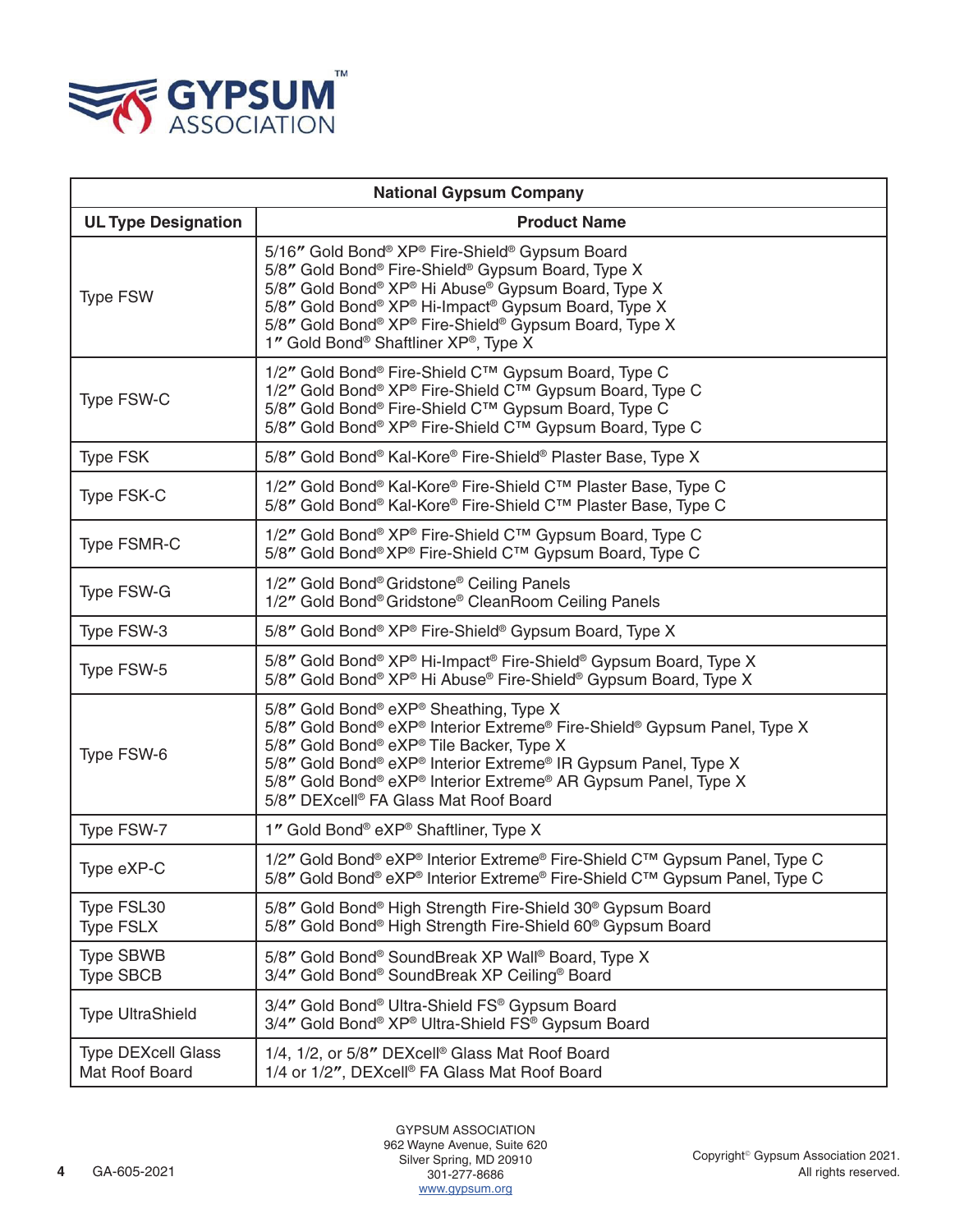

| PABCO <sup>®</sup> Gypsum                                |                                                                                                                                                                         |
|----------------------------------------------------------|-------------------------------------------------------------------------------------------------------------------------------------------------------------------------|
| <b>UL Type Designation</b>                               | <b>Product Name</b>                                                                                                                                                     |
| PG-C                                                     | 1/2" PABCO <sup>®</sup> FLAME CURB <sup>®</sup> Super 'C' Gypsum Board Type PG-C                                                                                        |
| Type C                                                   | 5/8" PABCO <sup>®</sup> FLAME CURB <sup>®</sup> Gypsum Board Type C<br>5/8" PABCO <sup>®</sup> Gypsum Soffit Board Type C                                               |
| PG-5W                                                    | 5/8" PABCO <sup>®</sup> MOLD CURB <sup>®</sup> Plus Type X<br>5/8" PABCO <sup>®</sup> ABUSE CURB <sup>®</sup> Type X<br>5/8" PABCO <sup>®</sup> Impact Resistant Type X |
| PG-5WS                                                   | 5/8" PABCO <sup>®</sup> Gypsum Sheathing Type X                                                                                                                         |
| <b>PGS-WRS</b>                                           | 5/8" PABCO GLASS® Sheathing Type X                                                                                                                                      |
| <b>PG-10</b>                                             | 1" PABCORE <sup>®</sup> Gypsum Shaftliner Board Type X<br>1" PABCO GLASS <sup>®</sup> Shaftliner Type X                                                                 |
| <b>PG-11</b>                                             | 5/8" PABCO <sup>®</sup> Gypsum Soffit Board Type X<br>5/8" PABCO <sup>®</sup> FLAME CURB <sup>®</sup> Gypsum Wallboard Type X                                           |
| <b>PG-13</b>                                             | 3/4" PABCO <sup>®</sup> FLAME CURB <sup>®</sup> Gypsum Board Type X<br>3/4" PABCO <sup>®</sup> SOUND CURB™ Type X                                                       |
| QuietRock <sup>®</sup> 500<br>QuietRock <sup>®</sup> 510 | 1/2" QuietRock <sup>®</sup> Sound Damping Gypsum Panel<br>1/2" QuietRock® Sound Damping Gypsum Panel                                                                    |
| QuietRock <sup>®</sup> ES                                | 5/8" QuietRock® ES Sound Damping Gypsum Panel Type X<br>5/8" QuietRock® ES MR Sound Damping Gypsum Panel Type X                                                         |
| QuietRock <sup>®</sup> 530                               | 5/8" QuietRock® 530 Sound Damped Gypsum Board Type X<br>5/8" QuietRock® 530 RF Sound Damped Gypsum Board Type X                                                         |
| QuietRock <sup>®</sup> 545                               | 1-3/8" QuietRock <sup>®</sup> Sound Damping Gypsum Panel Type X                                                                                                         |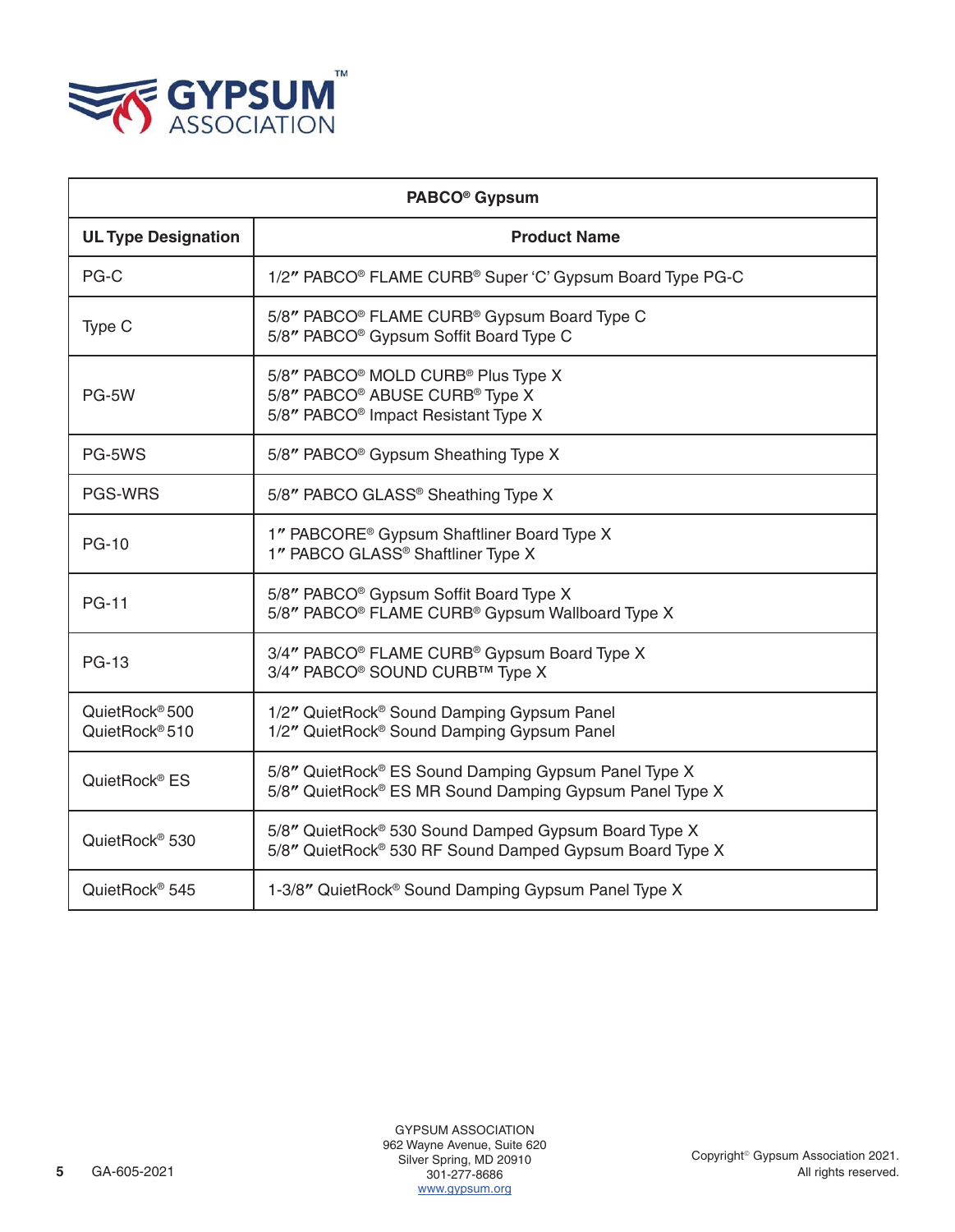

| United States Gypsum Company / CGC Inc. |                                                                                                                                                                                                                                                                                                                                                                                                                 |  |
|-----------------------------------------|-----------------------------------------------------------------------------------------------------------------------------------------------------------------------------------------------------------------------------------------------------------------------------------------------------------------------------------------------------------------------------------------------------------------|--|
| <b>UL Type Designation</b>              | <b>Product Name</b>                                                                                                                                                                                                                                                                                                                                                                                             |  |
| AR                                      | 5/8" Sheetrock® Brand AR Firecode® X Panels<br>5/8" Sheetrock <sup>®</sup> Brand Mold Tough <sup>®</sup> AR Firecode <sup>®</sup> X Panels<br>5/8" Sheetrock® Brand Glass-Mat Panels Mold Tough® AR Firecode® X<br>5/8" Sheetrock® Brand Mold Tough® VHI Firecode® X Panels<br>5/8" Sheetrock® Brand Glass-Mat Panels Mold Tough® VHI Firecode® X                                                               |  |
| C                                       | 1/2" Sheetrock <sup>®</sup> Brand AR Firecode® C Panels (Canada Only)<br>1/2" Sheetrock® Brand Firecode® C Panels<br>1/2" Sheetrock® Brand Mold Tough® Firecode® C Panels<br>5/8" Sheetrock <sup>®</sup> Brand Firecode® C Panels<br>5/8" Sheetrock® Brand MH Gypsum Base Board Firecode® C                                                                                                                     |  |
| <b>FC30</b>                             | 5/8" Sheetrock <sup>®</sup> Brand EcoSmart Panels Firecode 30 <sup>®</sup><br>5/8" Sheetrock® Brand UltraLight Panels Firecode 30® (Canada Only)                                                                                                                                                                                                                                                                |  |
| FRX-G                                   | 1/4" Securock <sup>®</sup> Brand Gypsum-Fiber Roof Board<br>3/8" Securock® Brand Gypsum-Fiber Roof Board<br>1/2" Securock <sup>®</sup> Brand Gypsum-Fiber Roof Board<br>5/8" Fiberock <sup>®</sup> Brand AR Interior Panels<br>5/8" Fiberock <sup>®</sup> Brand Aqua-Tough <sup>™</sup> AR Interior Panels<br>5/8" Fiberock <sup>®</sup> Brand Tile Backerboard<br>5/8" Securock® Brand Gypsum-Fiber Roof Board |  |
| $IP-X1$                                 | 5/8" Sheetrock <sup>®</sup> Brand Gypsum Base Imperial®, Firecode® X                                                                                                                                                                                                                                                                                                                                            |  |
| IP-X2                                   | 1/2" Sheetrock® Brand Gypsum Base Imperial®, Firecode® C                                                                                                                                                                                                                                                                                                                                                        |  |
| <b>SCX</b>                              | 5/8" Sheetrock® Brand Firecode® X Panels<br>5/8" Sheetrock® Brand Mold Tough® Firecode® X Panels<br>5/8" Sheetrock® Brand MH Gypsum Base Board Firecode® X                                                                                                                                                                                                                                                      |  |
| <b>SGMRX</b>                            | 1/4" Securock® Brand UltraLight Glass-Mat Roof Board<br>1/4" Securock® Brand UltraLight Coated Glass-Mat Roof Board<br>1/2" Securock <sup>®</sup> Brand UltraLight Glass-Mat Roof Board<br>1/2" Securock® Brand UltraLight Coated Glass-Mat Roof Board<br>5/8" Securock <sup>®</sup> Brand UltraLight Glass-Mat Roof Board<br>5/8" Securock® Brand UltraLight Coated Glass-Mat Roof Board                       |  |
| <b>SGX</b>                              | 5/8" Sheetrock <sup>®</sup> Brand Glass-Mat Panels Mold Tough <sup>®</sup> Firecode® X<br>5/8" Durock™ Brand Glass-Mat Tile Backerboard                                                                                                                                                                                                                                                                         |  |
| <b>SHX</b>                              | 5/8" Sheetrock® Brand Gypsum Sheathing Firecode® X                                                                                                                                                                                                                                                                                                                                                              |  |
| <b>SLX</b>                              | 1" Sheetrock® Brand Gypsum Liner Panels<br>1" Sheetrock <sup>®</sup> Brand Mold Tough <sup>®</sup> Gypsum Liner Panels<br>1" Sheetrock <sup>®</sup> Brand Glass-Mat Liner Panels Mold Tough <sup>®</sup>                                                                                                                                                                                                        |  |
| <b>ULIX<sup>TM</sup></b>                | 5/8" Sheetrock® Brand EcoSmart Panels Firecode® X<br>5/8" Sheetrock® Brand EcoSmart Panels Mold Tough® Firecode® X<br>5/8" Sheetrock® Brand UltraLight Panels Firecode® X (Canada Only)                                                                                                                                                                                                                         |  |
| <b>ULTRACODE</b>                        | 3/4" Sheetrock <sup>®</sup> Brand Ultracode® Core Gypsum Panels<br>3/4" Sheetrock® Brand Mold Tough® Ultracode® Core Gypsum Panels                                                                                                                                                                                                                                                                              |  |
| <b>ULX</b>                              | 5/8" Sheetrock® Brand UltraLight Panels Firecode® X<br>5/8" Sheetrock <sup>®</sup> Brand UltraLight Panels Mold Tough <sup>®</sup> Firecode <sup>®</sup> X                                                                                                                                                                                                                                                      |  |
| <b>USGX</b>                             | 5/8" Securock® ExoAir® 430 Panel<br>5/8" Securock <sup>®</sup> Brand Glass-Mat Sheathing Firecode® X<br>5/8" Securock® Brand UltraLight Glass-Mat Sheathing Firecode® X                                                                                                                                                                                                                                         |  |